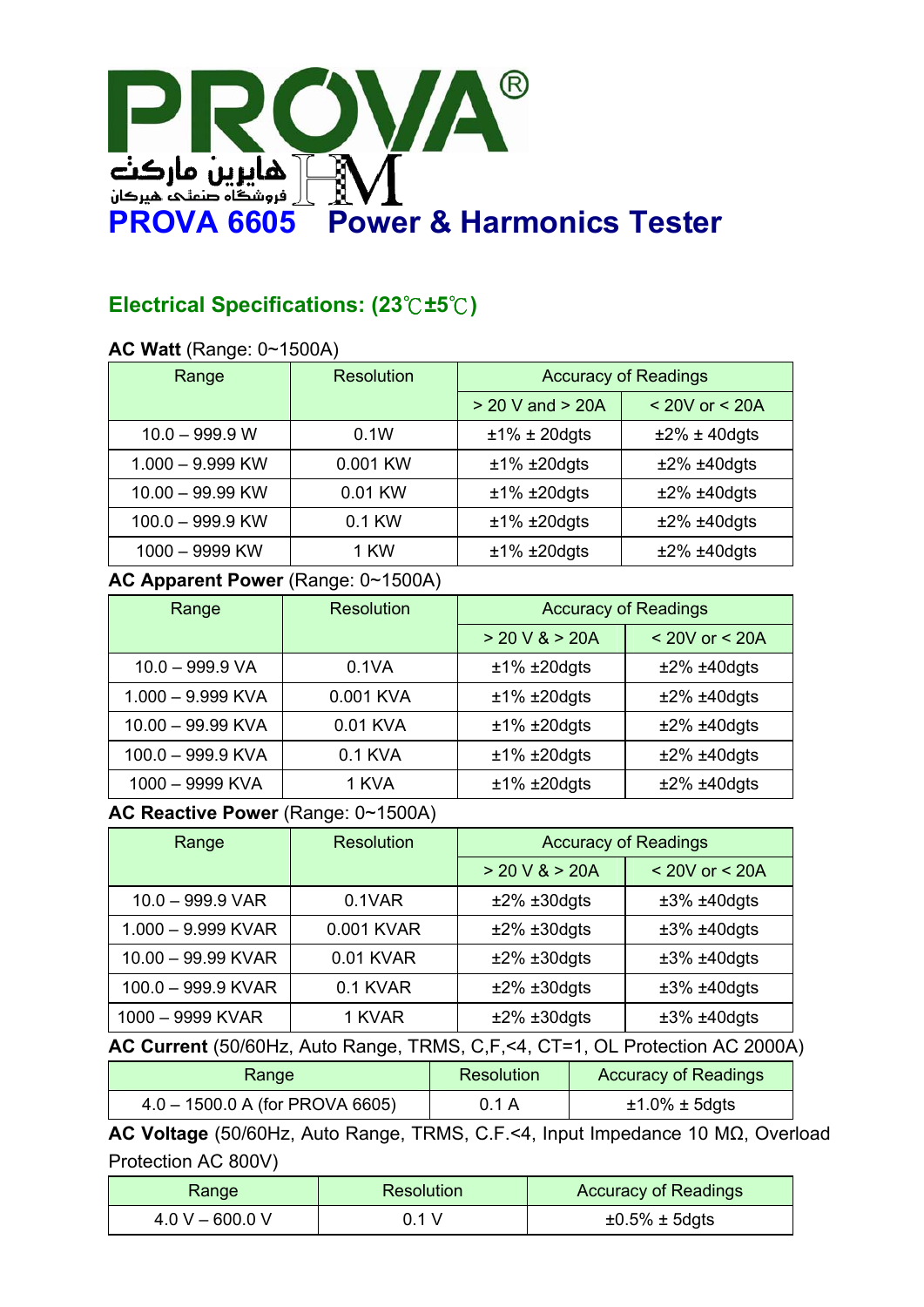#### **Harmonics of AC Voltage in Percentage**

| Range          | Resolution | Accuracy                  |
|----------------|------------|---------------------------|
| $1 - 20^{th}$  | 0.1%       | $±2\%$                    |
| $21 - 49^{th}$ | 0.1%       | 4% of reading $\pm 2.0\%$ |
| $50 - 99^{th}$ | 0.1%       | 6% of reading $±2.0%$     |

# **Harmonics of AC Voltage in Magnitude**

| Range          | Resolution | Accuracy                 |
|----------------|------------|--------------------------|
| $1 - 20^{th}$  | 0.1%       | 2% of reading $\pm$ 0.5V |
| $21 - 49^{th}$ | 0.1%       | 4% of reading $\pm 0.5V$ |
| $50 - 99^{th}$ | 0.1%       | 6% of reading $±0.5V$    |

#### **Harmonics of AC Current in Percentage**

| Range          | <b>Resolution</b> | Accuracy              |
|----------------|-------------------|-----------------------|
| $1 - 20^{th}$  | 0.1%              | $±2\%$                |
| $21 - 49^{th}$ | 0.1%              | 4% of reading $±2.0%$ |
| $50 - 99^{th}$ | 0.1%              | 6% of reading $±2.0%$ |

## **Harmonics of AC Current in Magnitude**

| Range          | Resolution | Accuracy                         |
|----------------|------------|----------------------------------|
| $1 - 20^{th}$  | $0.1\%$    | $±2\%$ of reading $±0.4A$        |
| $21 - 49^{th}$ | 0.1%       | $±4\%$ of reading $±0.4A$        |
| $50 - 99^{th}$ | 0.1%       | $\pm 6\%$ of reading $\pm 0.4$ A |

#### **Power Factor** (PF)

| Range           | Resolution | Accuracy            |                          |
|-----------------|------------|---------------------|--------------------------|
|                 |            | $>$ 20V and $>$ 20A | $\leq$ 20V or $\leq$ 20A |
| $0.000 - 1.000$ | 0.001      | $\pm 0.04$          | $\pm 0.1$                |

## **Phase Angle** (Φ, > 20V and > 20A)

| Range                             | <b>Resolution</b> | Accuracy        |
|-----------------------------------|-------------------|-----------------|
| -180 $^{\circ}$ to 180 $^{\circ}$ | $0.1^{\circ}$     | $\pm 1.5^\circ$ |
| $0^\circ$ to $360^\circ$          | $0.1^{\circ}$     | $\pm 1.5^\circ$ |

#### **Total Harmonic Distortion**

| Range             | Resolution | Accuracy                     |
|-------------------|------------|------------------------------|
| $0.0 - 20\%$      | 0.1%       | $± 2\%$                      |
| $20.1 - 100\%$    | 0.1%       | $\pm$ 6% of reading $\pm$ 1% |
| $100.1 - 999.9 %$ | 0.1%       | $± 10\%$ of reading $± 1\%$  |

# **Peak Value of AC Voltage** (peak value > 5V) or **AC Current** (peak value > 20A)

| Range | <b>Sampling Time</b> | <b>Accuracy of Reading</b> |
|-------|----------------------|----------------------------|
| 50 Hz | $39 \mu s$           | $\pm$ 5% $\pm$ 30 digits   |
| 60 Hz | $33 \mu s$           | $\pm$ 5% $\pm$ 30 digits   |

### **Resistance (Ω)** and **Continuity** (Beep if less than 50Ω)

| Range                  | <b>Resolution</b> | Accuracy      |
|------------------------|-------------------|---------------|
| $7.0 - 999.9 \Omega$   | 0.1 $\Omega$      | $\pm 5\Omega$ |
| 1000 $-$ 1200 $\Omega$ |                   | $\pm 5\Omega$ |